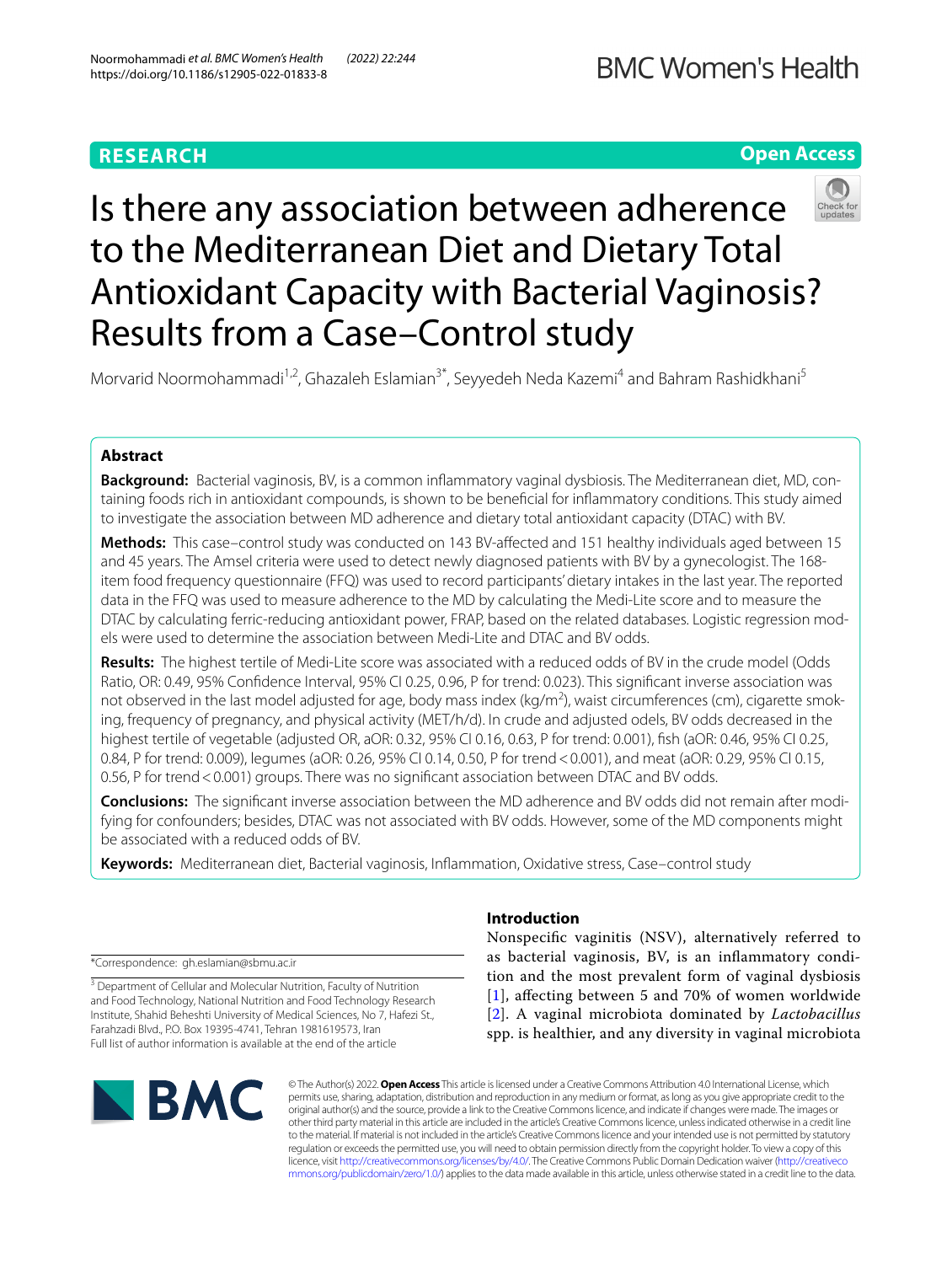results in dysbiosis; Such as a decrease in the number of *Lactobacillus* spp. and an increase in the number of opportunistic pathogens that are either not normally present in the human vaginal microbiota or are present in signifcantly lower numbers [\[3](#page-7-2)], like *Gardnerella vaginalis* [[4\]](#page-7-3). As a result of this imbalance, many reactive oxidant species (ROS) are produced and accumulated [[1\]](#page-7-0). So in comparison to healthy individuals, patients with BV may have a greater degree of oxidative stress in their vaginal discharge, as shown by a decrease in antioxidative enzymes, superoxide dismutase (SOD) and catalase (CAT), activity, and substantially increased hydrogen peroxide (H2O2) and malondialdehyde (MDA), a marker for lipid peroxidation in cells, levels [[5](#page-7-4)]. The oxidative stress followed by increased intracellular levels of ROS causes damage to lipids, proteins, and DNA and leads to a variety of gynecological conditions [[6\]](#page-7-5), including fbroids, endometriosis, and postoperative adhesions  $[5]$  $[5]$ . Besides, a sufficient supply of antioxidants neutralizes excess oxidants during oxidative stress [[7](#page-7-6)].

Mediterranean diet, MD, is a plant-based diet that emphasizes high-fber foods such as fruit, vegetables, whole grains, legumes, moderate amounts of fish, white meat, alcohol, and less red meat and sweets. MD is characterized by a high monounsaturated fatto-saturated fat ratio, with total fat accounting for 30–40% of daily calorie intake  $[8]$  $[8]$ . The MD has many foods high in antioxidant compounds, contributing to its advantages [[9\]](#page-7-8), such as a decrease in cardiovascular disease, breast cancer, colorectal cancer, diabetes, obesity, and inflammatory indicators  $[10]$  $[10]$ . There is a strong inverse link between the MD and plasma oxidative stress [\[11](#page-7-10)]. Among the major components of the MD, olive oil is shown to have antioxidant properties mainly due to being a good source of oleic acid [\[12](#page-7-11)] and polyphenols which reduce the ROS  $[13]$  $[13]$ . The MD contains additional sources of polyphenols, including vegetables, fruits, nuts, and legumes [[14\]](#page-7-13). Nuts, broccoli, garlic, and grains are among the rich sources of selenium, an antioxidant trace element, in the MD [[15\]](#page-7-14). The MD components also have synergistic effects; for example, carotenoids with vitamin E stimulate the antioxidant properties of vitamin C  $[16]$  $[16]$  $[16]$ . According to one research, greater adherence to the MD is linked with higher dietary total antioxidant capacity (DTAC) levels [[17](#page-7-16)], an indicator that measures the overall antioxidant capacity of diet and demonstrates chronic infammatory states [\[18](#page-7-17)].

Previous studies have reported the association between diet and BV odds  $[19–25]$  $[19–25]$  $[19–25]$  $[19–25]$ ; however, due to the lack of data in this feld, this study aimed to investigate the association between the MD and DTAC with BV odds.

#### **Materials and methods Ethical considerations**

This study was approved by the National Nutrition and Food Technology Research Institute, Shahid Beheshti University of Medical Sciences, Tehran, Iran (the ethics committee code: IR.SBMU.NNFTRI.REC.1399.054). Before participating in the research, all individuals provided written informed permission.

#### **Study population**

The present case–control study was conducted to examine the association between the MD and DTAC with odds of BV. The case–control studies' specific formula was used for the sample size calculation. Based on the reported data, 73% of Iranian adults had unhealthy dietary patterns  $[26]$  $[26]$ . The odds ratio (OR) for BV was assumed to be 2.5 among women with unhealthy dietary patterns relative to non-adherence. To attain statistical power equal to 80% and alpha error equal to 5%, a total of 125 BV-afected women (cases) and 125 healthy women (controls) were calculated and were determined to enter the study [[27\]](#page-7-21). Participants were recruited via a convenience sample technique from patients referred to the Imam Hossein Hospital's gynecological clinic in Tehran, Iran, who expressed an interest in participating in the research. Inclusion criteria were considered age range of 15–45 years, absence of pregnancy, menopause, use of antibiotics, probiotics, hormonal contraceptives, vaginal douches, or immunosuppressive medications, and systemic illnesses, systemic Immunity diseases, chronic infection, diet-related chronic illnesses (diabetes, cardiovascular disease, etc.), or any condition of the uterine cavity, such as polyps and fibroids, and hysterectomy. The participants had no stature problems, as the height measures were taken, standing straight up. So, any participants with a problem in stature were excluded. Additionally, if at least 60% of the food frequency questionnaire items were not completed, the report of energy received was excluded from the  $\pm 3$  standard deviation (SD) from the average energy intake, and the desire to leave the study for any reason, individuals were excluded from the study.

#### **Medical assessments**

A gynecologist checked all individuals to rule out BV. For the clinical diagnosis of BV, the Amsel criteria were used, which require the presence of at least three of four of the following: homogeneous and a dilute vaginal discharge, vaginal pH greater than 4.5, presence of 20% of clue cells under saline microscopy, and fsh odor after adding 10% potassium hydroxide to the discharge slide [[21,](#page-7-22) [28–](#page-7-23)[30\]](#page-7-24).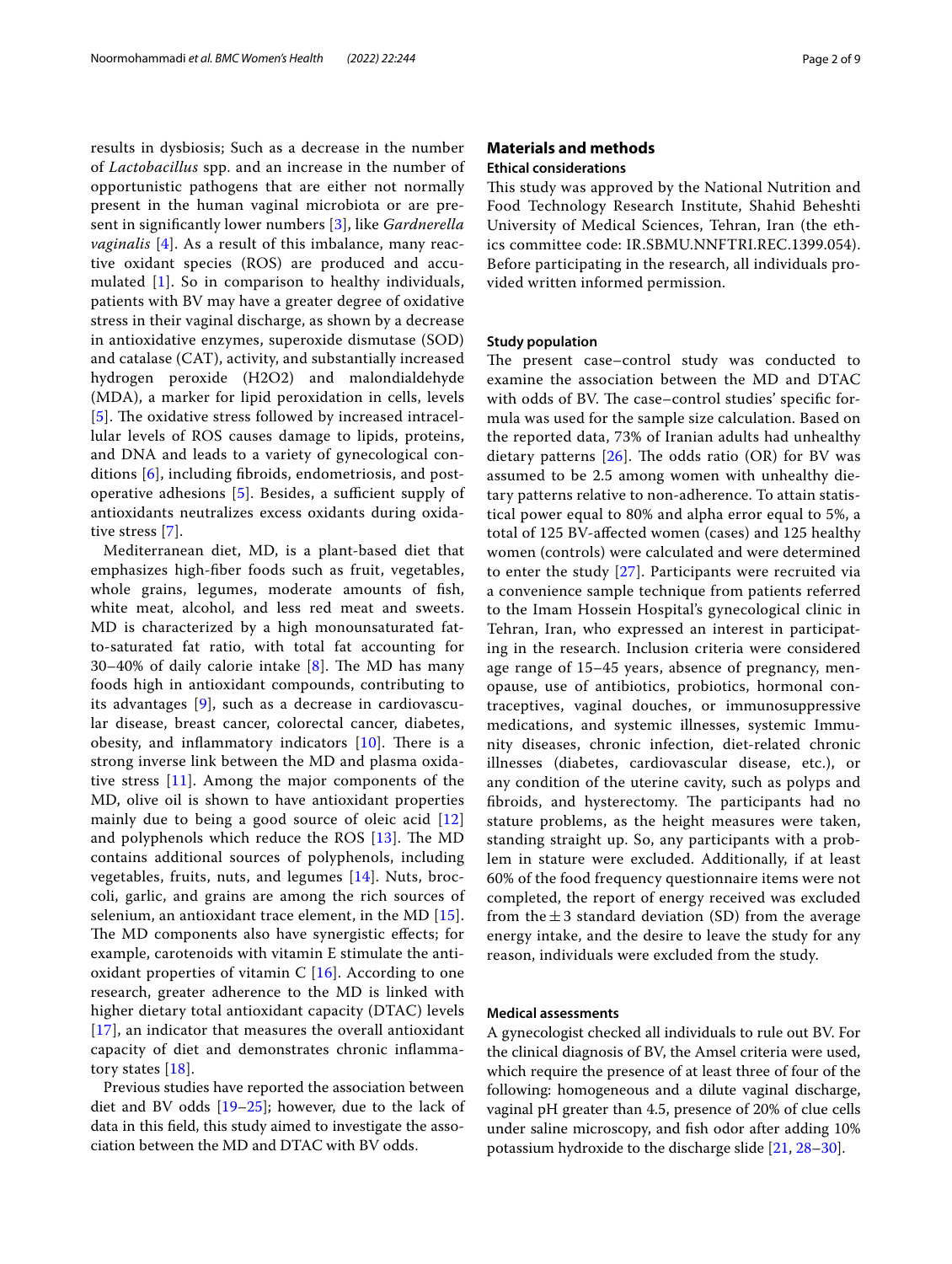#### **Data and sample collection**

At baseline, participants completed comprehensive questionnaires on demographic information and food frequency. This food frequency questionnaire (FFQ) was valid and reliable [[31\]](#page-7-25), containing 168 food items that each have a standard serving size according to the Willet method [[32\]](#page-7-26) and was developed and has been utilized in earlier research [\[33](#page-7-27), [34\]](#page-7-28) to determine dietary patterns. The average size of each food item in the FFQ was explained to the case and control groups during the interview, and then they were questioned about their frequency of intake of each food item during the previous year.

After completing the FFQ, the food values were converted to grams using the home scale instructions. Following that, the subjects' weight, height, and waist circumference (WC) were determined, weight in light clothes with a precision of 100 g and height in a standing and straight posture with a ruler put on the individual's head, without shoes, and with the shoulders in a normal position, with a precision of one millimeter. The body mass index (BMI) was calculated by dividing the weight (kg) by the height (square meters) square. All participants under research answered questionnaires and had their anthropometric indices assessed by a questioner who had undergone the required training before beginning the study. The person conducting the diagnostic BV test was unaware of the patients' exposure circumstances (food consumption) to minimize selection bias. Additionally, to minimize information bias, case group samples were drawn from patients newly diagnosed with BV, and questionnaires were completed by a trained interviewer who was unaware of the result of the samples at the time of the interview. Additionally, diagnostic tests were done at a hospital laboratory by a person.

#### **Medi‑Lite**

MD adherence was calculated using a validated procedure called Medi-Lite [\[35\]](#page-7-29). For food items typical of the MD (fruits and nuts, fsh, vegetables, legumes, whole grains, and ratio of monounsaturated fatty acid (MUFA) to saturated fatty acid (SFA)), a value of 2 was assigned to the highest tertile of consumption, 1 to the middle tertile, and 0 to the lowest tertile. In comparison, food categories that are not characteristic of the MD (meat and dairy products) were given a value of 2 for the lowest tertile of consumption, 1 for the middle tertile, and 0 for the greatest tertile of consumption. Due to a data shortage in our dataset, alcohol consumption was not included in the current study's score calculation. The total score was calculated by adding these values together. It ranges from 0 (poor adherence) to 16 (great adherence) (high adherence) [[35](#page-7-29)]. All dietary groups had been adjusted for total energy intake using the residual method.

#### **DTAC**

DTAC was measured using published databases that provided the antioxidant capacity in foods by assays ferric-reducing antioxidant power (FRAP). Food items were adjusted for total energy intake using the residual method [\[36\]](#page-7-30).

#### **Statistical analysis**

SPSS software version 22 was used for statistical analysis. Statistical signifcance was defned as a P-value less than 0.05 for all hypothesis tests. Kolmogorov–Smirnov tests and Q–Q plots were used to ensure that continuous variables had a normal distribution. The median (interquartile range IQR, frequency, and percentages were used to indicate general quantitative and categorical features, respectively. To compare qualitative characteristics between case and control groups, the Chi-Square test was employed. Additionally, the Student t-test was employed to evaluate quantitative confounding factors across case and control groups, whereas the Mann– Whitney test was utilized when quantitative variables were not normally distributed. To evaluate quantitative confounding factors across tertiles of Medi-Lite, the oneway ANOVA test was used. Logistic regression was used to estimate the crude and adjusted odds ratios (aOR) with 95% confdence intervals (CIs) to analyze the link between Medi-Lite and DTAC and BV odds. aORs were obtained by controlling for age, BMI ( $\text{kg/m}^2$ ), WC (cm), cigarette smoking, frequency of pregnancy, and physical activity (MET/h/d).

#### **Results**

Table [1](#page-3-0) summarizes the general characteristics of the cases (n=143) and controls (n=151). The median (Q1-Q3) age of individuals in cases and controls was 30 (25– 33) and 32 (24–37) years, respectively. In both the case and control groups, there was a signifcant diference in the age of various Medi-Lite score tertiles. Additionally, there was a signifcant diference in the number of cigarettes smoked per day and the frequency of pregnancy in the tertiles of the case group's Medi-Lite score. Cases had a substantially higher median (Q1–Q3) BMI (26.1 (23.4– 28.7)) than the control group (24.6 (22.2–28.0)). Additionally, BV patients had a substantially greater median (Q1–Q3) WC than controls (85 (76–95) vs. 82 (74–90)). There were no statistically significant differences between cases and controls regarding other demographic and lifestyle factors.

The association between the Medi-Lite score and BV odds is shown in Table [2](#page-4-0). The highest tertile of the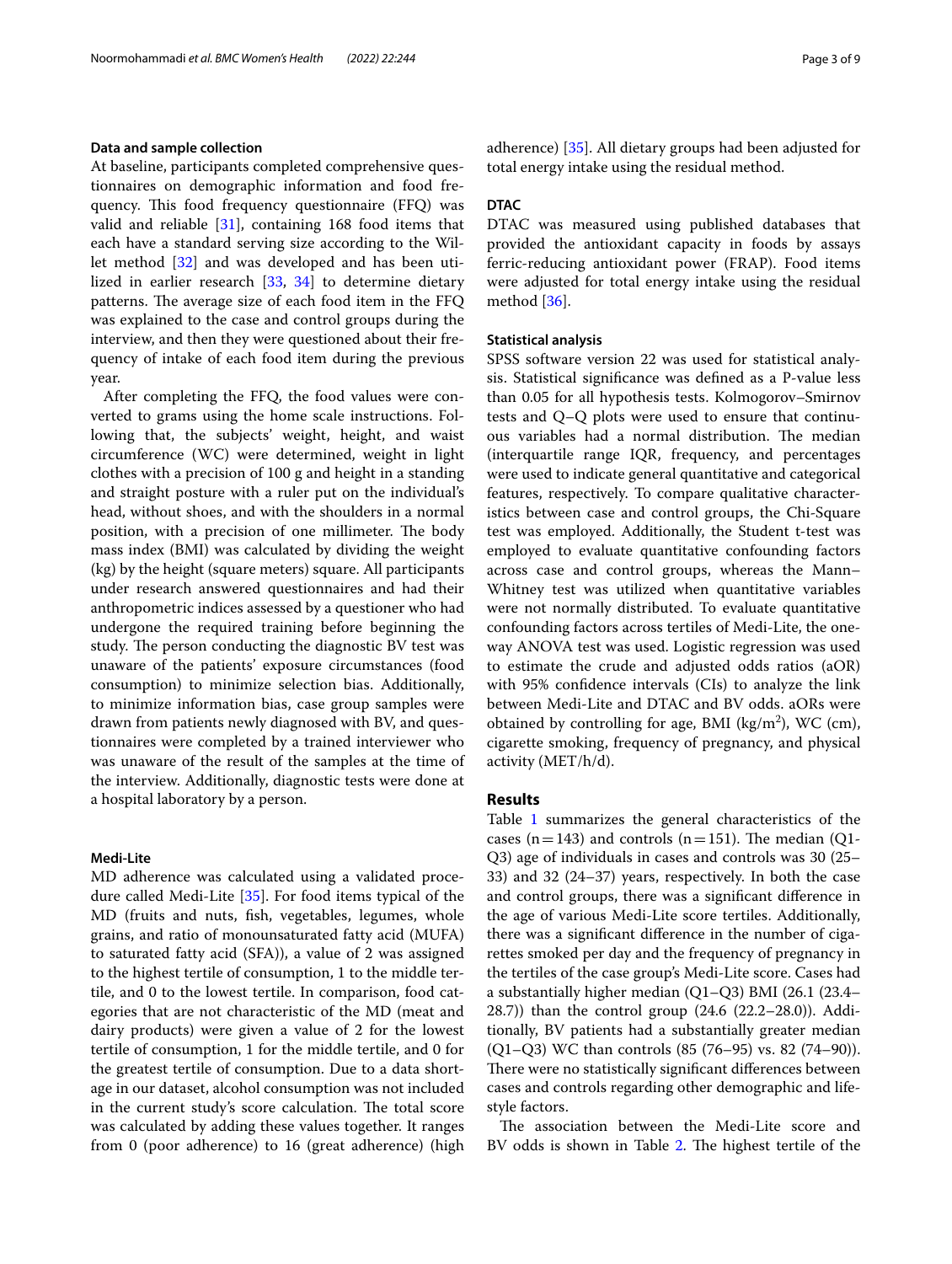| Characteristic <sup>s</sup>                           | Control                         |                              |                        |                      | Case                  |                              |                              |                      |
|-------------------------------------------------------|---------------------------------|------------------------------|------------------------|----------------------|-----------------------|------------------------------|------------------------------|----------------------|
|                                                       | Tertile 1<br>$n = 72$           | <b>Tertile 2</b><br>$n = 47$ | Tertile 3<br>$n = 32$  | P value <sup>b</sup> | Tertile 1<br>$n = 89$ | <b>Tertile 2</b><br>$n = 36$ | <b>Tertile 3</b><br>$n = 18$ | P value <sup>b</sup> |
| Age, year, median<br>$(Q_1-Q_3)$                      | $28(24-35)$                     | $33(25-39)$                  | 33.5 (30-37.8)         | $0.023*$             | $28(24-33)$           | 31 (29 - 33.8)               | $32(30-37)$                  | $0.004*$             |
| Familial history of BV, yes                           | 15(20.8)                        | 13(27.7)                     | 9(28.1)                | 0.605                | 50(56.2)              | 18 (50)                      | 9(50)                        | 0.772                |
| Education                                             |                                 |                              |                        | 0.939                |                       |                              |                              | 0.367                |
| Primary/secondary<br>school                           | 18(25)                          | 11(23.4)                     | 10(31.3)               |                      | 20(22.5)              | 11(30.6)                     | 5(27.8)                      |                      |
| Undergraduate                                         | 34 (47.2)                       | 23 (48.9)                    | 13(40.6)               |                      | 45 (50.6)             | 21 (58.3)                    | 10(55.6)                     |                      |
| Graduate                                              | 20(27.8)                        | 13(27.7)                     | 9(28.1)                |                      | 24(27)                | 4(11.1)                      | 3(16.7)                      |                      |
| Cigarette per day                                     |                                 |                              |                        | 0.475                |                       |                              |                              | $0.002*$             |
| 0                                                     | 71 (98.6)                       | 47 (100)                     | 31 (96.9)              |                      | 65(73)                | 36 (100)                     | 17 (94.4)                    |                      |
| $1 - 2$                                               | $\mathbf 0$                     | $\mathbf 0$                  | $\overline{0}$         |                      | 12(13.5)              | 0                            | $\mathbf{0}$                 |                      |
| $\geq$ 3                                              | 1(1.4)                          | $\Omega$                     | 1(3.1)                 |                      | 12(13.5)              | $\Omega$                     | 1(5.6)                       |                      |
| Employment status,<br>employed                        | 18(25)                          | 12(25.5)                     | 12(37.5)               | 0.387                | 26 (29.2)             | 13(36.1)                     | 4(22.2)                      | 0.553                |
| Monthly<br>$income, < 250US$ \$                       | 59 (81.9)                       | 38 (80.9)                    | 24 (75)                | 0.707                | 71 (79.8)             | 27(75)                       | 12 (66.7)                    | 0.418                |
| Frequency of pregnancy                                |                                 |                              |                        | 0.681                |                       |                              |                              | $0.037*$             |
| $\Omega$                                              | 37(51.4)                        | 21 (44.7)                    | 12(37.5)               |                      | 39 (43.8)             | 18(50)                       | 6(33.3)                      |                      |
| $1 - 2$                                               | 27(37.5)                        | 21 (44.7)                    | 17(53.1)               |                      | 44 (49.4)             | 16(44.4)                     | 6(33.3)                      |                      |
| $\geq$ 3                                              | 8(11.1)                         | 5(10.6)                      | 3(9.4)                 |                      | 6(6.7)                | 2(5.6)                       | 6(33.3)                      |                      |
| Menstrual cycle, regular                              | 46 (63.9)                       | 35 (74.5)                    | 21(65.6)               | 0.468                | 59 (66.3)             | 26 (72.2)                    | 9(50)                        | 0.264                |
| Number of sexual<br>partners in the previous<br>month |                                 |                              |                        | 0.427                |                       |                              |                              | 0.300                |
| 0                                                     | 29 (40.3)                       | 16(34)                       | 8(25)                  |                      | 34 (38.2)             | 9(25)                        | 5(27.8)                      |                      |
| 1                                                     | 41 (56.9)                       | 29(61.7)                     | 24(75)                 |                      | 53 (59.6)             | 24 (66.7)                    | 12(66.7)                     |                      |
| $\geq$ 2                                              | 2(2.8)                          | 2(4.3)                       | $\mathbf{0}$           |                      | 2(2.2)                | 3(8.3)                       | 1(5.6)                       |                      |
| Physical activity (MET/<br>h/d), median $(Q_1-Q_3)$   | 40.5 (36.4-45.7)                | 40.1 (35.8-46.9)             | 39.2 (36.2-46.4)       | 0.890                | 39.8 (35.2-45)        | 39.9 (36.8-44.6)             | 40.8 (34.7-43.8)             | 0.786                |
| BMI, (kg/m <sup>2</sup> ), median<br>$(O1 - O3)$      | 24.3 (22.2-26.7) 24.6 (22-29.1) |                              | 24.3 (22.1-30.9) 0.120 |                      | 26 (22.5 - 29.1)      | 27.2 (24.5-28.4)             | 26.6 (23.4-28.3) 0.724       |                      |
| Waist circumference<br>(cm), median $(Q_1-Q_3)$       | 80 (72.5-90)                    | 83 (75-100)                  | 84 (71.3-94)           | 0.323                | 87 (80-95.5)          | 84.5 (64-91.5)               | 85.5 (46-100.8)              | $0.032*$             |
| Supplements                                           |                                 |                              |                        |                      |                       |                              |                              |                      |
| Calcium 500 mg/<br>day, yes                           | 13(18.1)                        | 8(17)                        | 3(9.4)                 | 0.518                | 5(5.6)                | 2(5.6)                       | 3(16.7)                      | 0.223                |
| Folate 400 µg/day, yes                                | 12(16.7)                        | 5(10.6)                      | 5(15.6)                | 0.660                | 18 (20.2)             | 8(22.2)                      | 4(22.2)                      | 0.956                |
| Vitamin D 50,000 IU/<br>month, yes                    | 29 (40.3)                       | 20 (42.6)                    | 17(53.1)               | 0.467                | 31 (34.8)             | 15(41.7)                     | 3(16.7)                      | 0.186                |
| Iron 30 mg/day, yes                                   | 21 (29.2)                       | 15 (31.9)                    | 5(15.6)                | 0.242                | 16(18)                | 7(19.4)                      | 3(16.7)                      | 0.950                |
| Omega-3 1-3 g/day,<br>yes                             | 3(4.2)                          | 3(6.4)                       | 2(6.3)                 | 0.839                | 2(2.2)                | 4(11.1)                      | 1(5.6)                       | 0.078                |

<span id="page-3-0"></span>**Table 1** General characteristics of participants with bacterial vaginsis and healthy controls separately across tertiles of Medi-Lite

BV, Bacterial Vaginosis; BMI, Body Mass Index

<sup>a</sup> Values are No (%)unless otherwise noted

 $^{\rm b}$  Using Mann–Whitney U or  $\chi^2$  test/Fisher's exact test, as appropriate

Medi-Lite score (equals more than 10) and the fruits and nuts group intake (equals more than 500 gr/day from the sum of fruits and nuts) were negatively related to BV in a crude model (P for trend: 0.023, and 0.013, respectively).

In the adjusted model, the odds of BV in the highest tertile of Medi-Lite score were 47% lower than in the reference, but this association was of borderline statistical signifcance (aOR: 0.53, 95% CI 0.26, 1.08, P for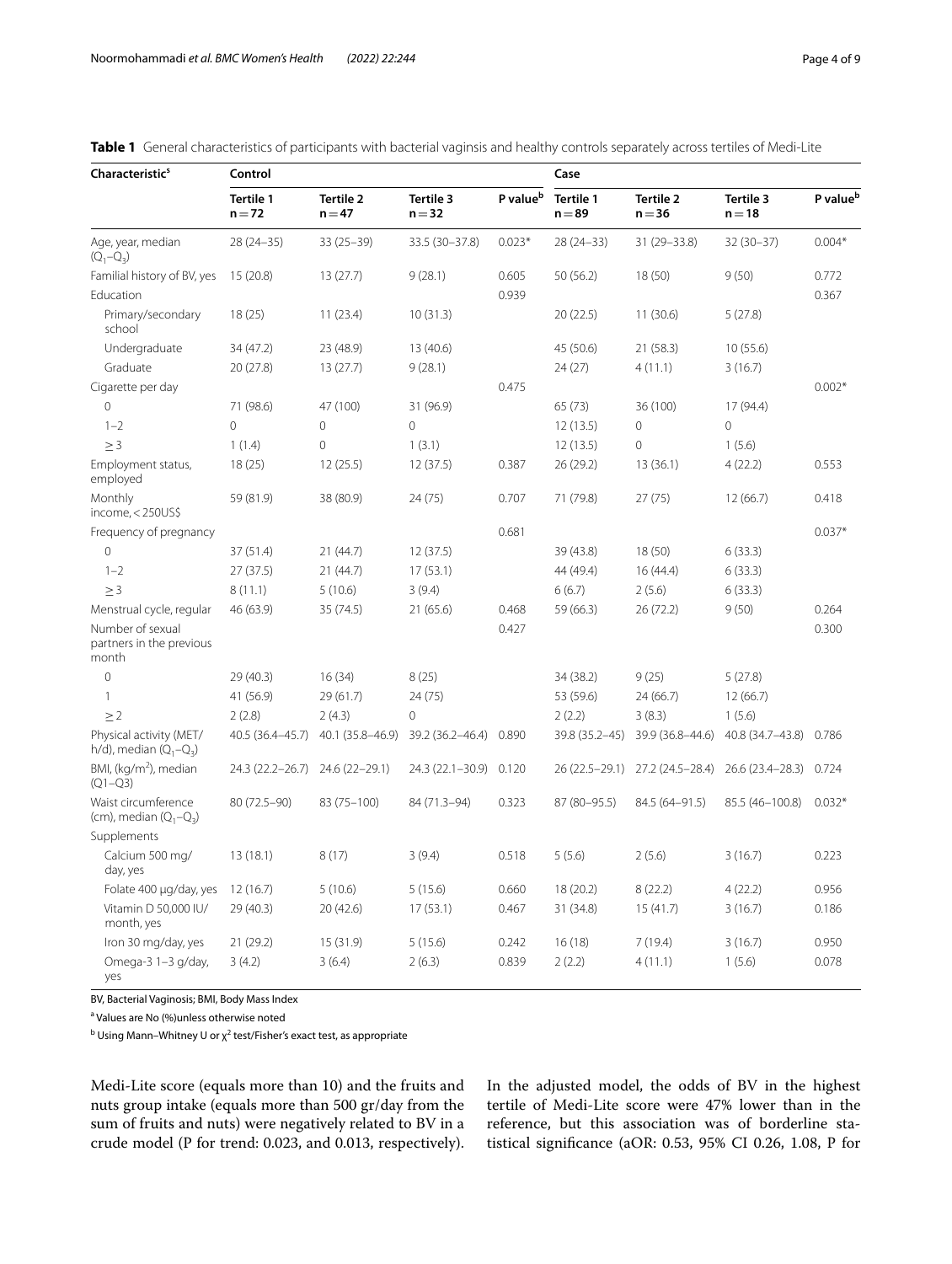<span id="page-4-0"></span>**Table 2** Adjusted odds ratio (OR) estimates and 95% confdence intervals (CIs) for bacterial vaginosis according to the tertile of Medi-Lite\*

|                                            | <b>Tertiles of Medi-Lite</b> | P for trend         |                     |         |
|--------------------------------------------|------------------------------|---------------------|---------------------|---------|
|                                            | 1st                          | 2nd                 | 3rd                 |         |
| Medi-Lite score (energy-adjusted)          |                              |                     |                     |         |
| No. cases/no. controls                     | 89/72                        | 36/47               | 18/32               |         |
| Base model <sup>†</sup>                    | 1.00 (Ref.)                  | $0.65(0.38 - 1.12)$ | $0.49(0.25 - 0.96)$ | 0.023   |
| Full model <sup>#</sup>                    | 1.00 (Ref.)                  | $0.81(0.46 - 1.43)$ | $0.53(0.26 - 1.08)$ | 0.085   |
| Fruits and nuts (energy-adjusted, g/day)   |                              |                     |                     |         |
| No. cases/no. controls                     | 66/50                        | 46/51               | 31/50               |         |
| Base model <sup>†</sup>                    | 1.00 (Ref.)                  | $0.71(0.41 - 1.22)$ | $0.48(0.27 - 0.86)$ | 0.013   |
| Full model <sup>#</sup>                    | 1.00 (Ref.)                  | $0.90(0.51 - 1.61)$ | $0.60(0.33 - 1.11)$ | 0.112   |
| Vegetable (energy-adjusted, g/day)         |                              |                     |                     |         |
| No. cases/no. controls                     | 73/50                        | 50/51               | 20/50               |         |
| Base model <sup>+</sup>                    | 1.00 (Ref.)                  | $0.69(0.40 - 1.17)$ | $0.29(0.15 - 0.55)$ | < 0.001 |
| Full model <sup>#</sup>                    | 1.00 (Ref.)                  | $0.71(0.40 - 1.25)$ | $0.32(0.16 - 0.63)$ | 0.001   |
| Fish (energy-adjusted, g/day)              |                              |                     |                     |         |
| No. cases/no. controls                     | 74/50                        | 38/51               | 31/50               |         |
| Base model <sup>+</sup>                    | 1.00 (Ref.)                  | $0.49(0.28 - 0.86)$ | $0.41(0.23 - 0.74)$ | 0.002   |
| Full model <sup>#</sup>                    | 1.00 (Ref.)                  | $0.54(0.30 - 0.97)$ | $0.46(0.25 - 0.84)$ | 0.009   |
| Legumes (energy-adjusted, g/day)           |                              |                     |                     |         |
| No. cases/no. controls                     | 82/50                        | 42/51               | 19/50               |         |
| Base model <sup>+</sup>                    | 1.00 (Ref.)                  | $0.53(0.31 - 0.91)$ | $0.23(0.12 - 0.44)$ | < 0.001 |
| Full model <sup>#</sup>                    | 1.00 (Ref.)                  | $0.59(0.33 - 1.05)$ | $0.26(0.14 - 0.50)$ | < 0.001 |
| Whole grains (energy-adjusted, g/day)      |                              |                     |                     |         |
| No. cases/no. controls                     | 54/50                        | 59/51               | 30/50               |         |
| Base model <sup>+</sup>                    | 1.00 (Ref.)                  | $1.07(0.63 - 1.84)$ | $0.59(0.32 - 1.08)$ | 0.111   |
| Full model <sup>#</sup>                    | 1.00 (Ref.)                  | $1.11(0.63 - 1.96)$ | $0.54(0.28 - 1.02)$ | 0.082   |
| The ratio of MUFA to SFA (energy-adjusted) |                              |                     |                     |         |
| No. cases/no. controls                     | 39/50                        | 64/51               | 40/50               |         |
| Base model <sup>†</sup>                    | 1.00 (Ref.)                  | 1.65 (0.94-2.89)    | $1.04(0.58 - 1.89)$ | 0.895   |
| Full model <sup>#</sup>                    | 1.00 (Ref.)                  | $1.55(0.86 - 2.81)$ | $1.01(0.53 - 1.92)$ | 0.994   |
| Meats (energy-adjusted, g/day)             |                              |                     |                     |         |
| No. cases/no. controls                     | 77/50                        | 45/51               | 21/50               |         |
| Base model <sup>†</sup>                    | 1.00 (Ref.)                  | $0.58(0.34 - 1.00)$ | $0.27(0.14 - 0.51)$ | < 0.001 |
| Full model <sup>#</sup>                    | 1.00 (Ref.)                  | $0.60(0.34 - 1.05)$ | $0.29(0.15 - 0.56)$ | < 0.001 |
| Dairy products (energy-adjusted, mg/day)   |                              |                     |                     |         |
| No. cases/no. controls                     | 50/50                        | 51/51               | 42/50               |         |
| Base model <sup>+</sup>                    | 1.00 (Ref.)                  | $0.99(0.57 - 1.73)$ | $0.81(0.45 - 1.43)$ | 0.467   |
| Full model <sup>#</sup>                    | 1.00 (Ref.)                  | $0.89(0.49 - 1.61)$ | $0.62(0.33 - 1.17)$ | 0.144   |

\*Logistic regression model

† Adjusted for age

‡ Adjusted for age, BMI (kg/m2 ), WC (cm), Cigarette per day, Frequency of pregnancy and physical activity (MET/h/d)

trend: 0.085). There was a significant diverse association between the highest tertile of vegetables (equals to more than 367 gr/day, aOR: 0.32, 95% CI 0.16, 0.63, P for trend: 0.001), fsh (equals to more than 10 gr/day, aOR: 0.46, 95% CI 0.25, 0.84, P for trend: 0.009), and legumes (equals to more than 48 gr/day, aOR: 0.26, 95% CI 0.14, 0.50, P for trend<0.001) and BV odds. However, participants in the last tertile of meat consumption (equal to more than 100 gr/day) had lower odds of BV (aOR: 0.29, 95% CI 0.15, 0.56, P for trend<0.001) in both crude and adjusted models. As shown in Table [3](#page-5-0), there was no signifcant association between DTAC and BV odds.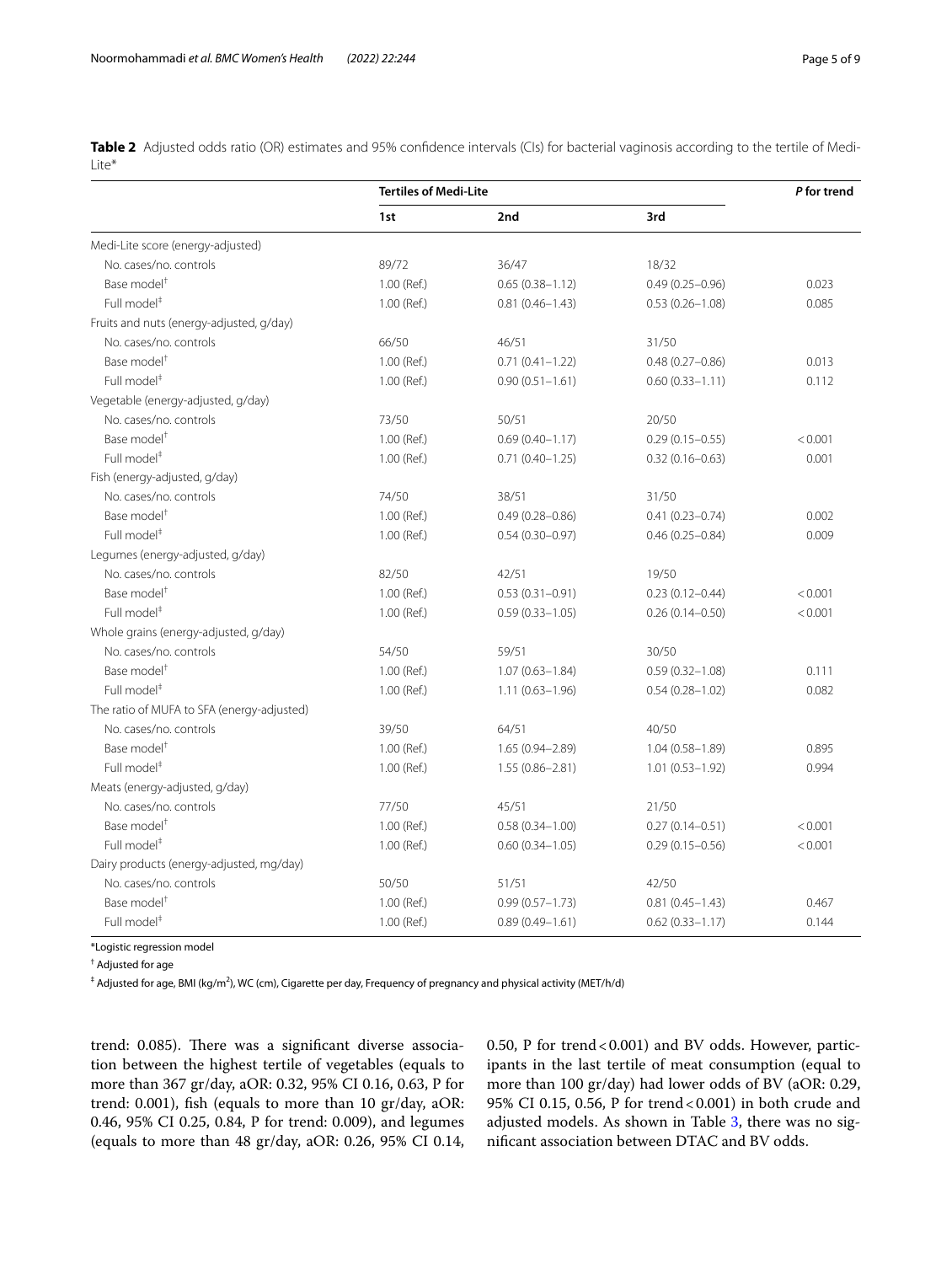|                              | <b>Tertiles of FRAP</b> |                     | P for trend         |       |
|------------------------------|-------------------------|---------------------|---------------------|-------|
|                              | 1st                     | 2nd                 | 3rd                 |       |
| FRAP score (energy-adjusted) |                         |                     |                     |       |
| No. cases/no. controls       | 46/50                   | 42/51               | 55/50               |       |
| Base model <sup>+</sup>      | 1.00 (Ref.)             | $0.88(0.50 - 1.57)$ | $1.18(0.68 - 2.06)$ | 0.538 |
| Full model <sup>#</sup>      | 1.00 (Ref.)             | $0.70(0.38 - 1.28)$ | $0.99(0.55 - 1.78)$ | 0.983 |

<span id="page-5-0"></span>**Table 3** Adjusted odds ratio (OR) estimates and 95% confidence intervals (CIs) for bacterial vaginosis according to the tertile of FRAP\*

\*Logistic regression model

† Adjusted for age

 $^\ddag$  Adjusted for age, BMI (kg/m<sup>2</sup>), WC (cm), Cigarette per day, Frequency of pregnancy and physical activity (MET/h/d)

#### **Discussion**

This study showed an inverse association between MD adherence and odds of BV in the crude model. However, BV odds was not associated with the DTAC. Based on our knowledge, this was the frst investigation of the association between the MD and DTAC with BV odds.

In this study, a signifcant negative association between the vegetables group and odds of BV in both crude and adjusted models was observed. Also, in the crude model, the odds of BV were decreased in the highest tertile of fruits and nuts group.

According to Parsapure et al., educating patients about the importance of increasing their vegetable and fruit consumption may play a signifcant role in treating vaginitis [\[37\]](#page-7-31).

Vegetables and fruits are natural sources of non-digestible oligosaccharides, prebiotics, and functional carbohydrates that beneft intestinal health [[38\]](#page-7-32). Functional foods, probiotics, and prebiotics have been shown to be helpful in the treatment of vaginal inflammation [[25](#page-7-19), [39\]](#page-7-33).

Neggers et al. investigated a signifcant negative correlation between severe BV and folate and vitamin E intake  $[24]$  $[24]$ . The primary sources of folate are fruits and vegetables, particularly green vegetables [[40\]](#page-7-35). Vegetable oils, fresh fruits, vegetables, and nuts are also sources of vitamin E intake [\[41\]](#page-7-36). Vitamin E is a potent antioxidant afecting the immune system [\[42](#page-7-37)[–44](#page-7-38)]. Both folate and vitamin E consumption may enhance immunological function, leading to a lower risk of severe BV [\[24](#page-7-34)].

The tomato is a typical MD vegetable that contains antioxidants. Lycopene, a carotene phytochemical found in tomatoes, stimulates the activity of antioxidant enzymes (SOD, GPX, and catalase) and has antiinfammatory characteristics [\[45](#page-7-39)]. On the other hand, women are more susceptible to BV infection if they are defcient in micronutrients such as vitamins A, E, D, C, and beta-carotene, a sign of low fruit and vegetable consumption. In recent years, scientists discovered that a nutrient-dense diet reduces the chance of apparent bacterial infection. Regular intake of fresh fruit and vegetables decreases the risk of vaginitis [\[24](#page-7-34), [37,](#page-7-31) [46](#page-7-40)]. Betaine is another chemical found in some vegetables, such as spinach. According to Tuddenham et al., reduced betaine consumption is linked with an increased risk of molecular-BV [[21](#page-7-22)].

Additionally, Shivakoti et al. found a link between energy-adjusted total fber intake and a decreased risk of BV [[22](#page-7-41)]. Vegetables and fruits are a great source of fber [[47\]](#page-8-0), and numerous prebiotic fibers promote monocultures of the main *Lactobacillus* species that dominate the vaginal microbiota while not afecting BV-related bacteria *G. vaginalis* [\[48\]](#page-8-1). Besides, the rectum may act as a source of vaginal colonization  $[49]$ , and dietary fiber may infuence the intestinal barrier integrity, microbial trans-location, and inflammation [[50](#page-8-3)[–53](#page-8-4)]. In addition, obese individuals consume fewer fruits and vegetables [[54\]](#page-8-5), and according to Brookheart et al., BV is associated with obesity  $[23]$  $[23]$ . In Thoma et al's study, glycemic load  $(GL)$  was shown to enhance the persistence and acquisition of BV because of the efect of the high-GL diets on the host's response to bacterial colonization and increased oxidative stress and decreased immunological function [\[25](#page-7-19)]. However, as shown by Lau et al., beneficial components of fruits and vegetables (e.g., fber) may attenuate the adverse efects of high glycemic load foods like insulin resistance [[55\]](#page-8-6).

Flavonoids are anti-infammatory chemical compounds naturally found in citrus fruits and vegetables that inhibit transcription factors such as Nuclear factor-κB (NF-κB) [[56](#page-8-7)]. NF-κB is the distinguishing factor involved in the pro-infammatory signaling pathways of numerous Toll-like receptors, a large family of pattern recognition receptors (PRRs) that respond specifcally to various pathogens. NF-κB stimulation in various cell types has been observed in vaginal secretions of BV-infected women [[3\]](#page-7-2).

In this study, in both crude and adjusted models, the odds of BV decreased in the highest tertile of meat,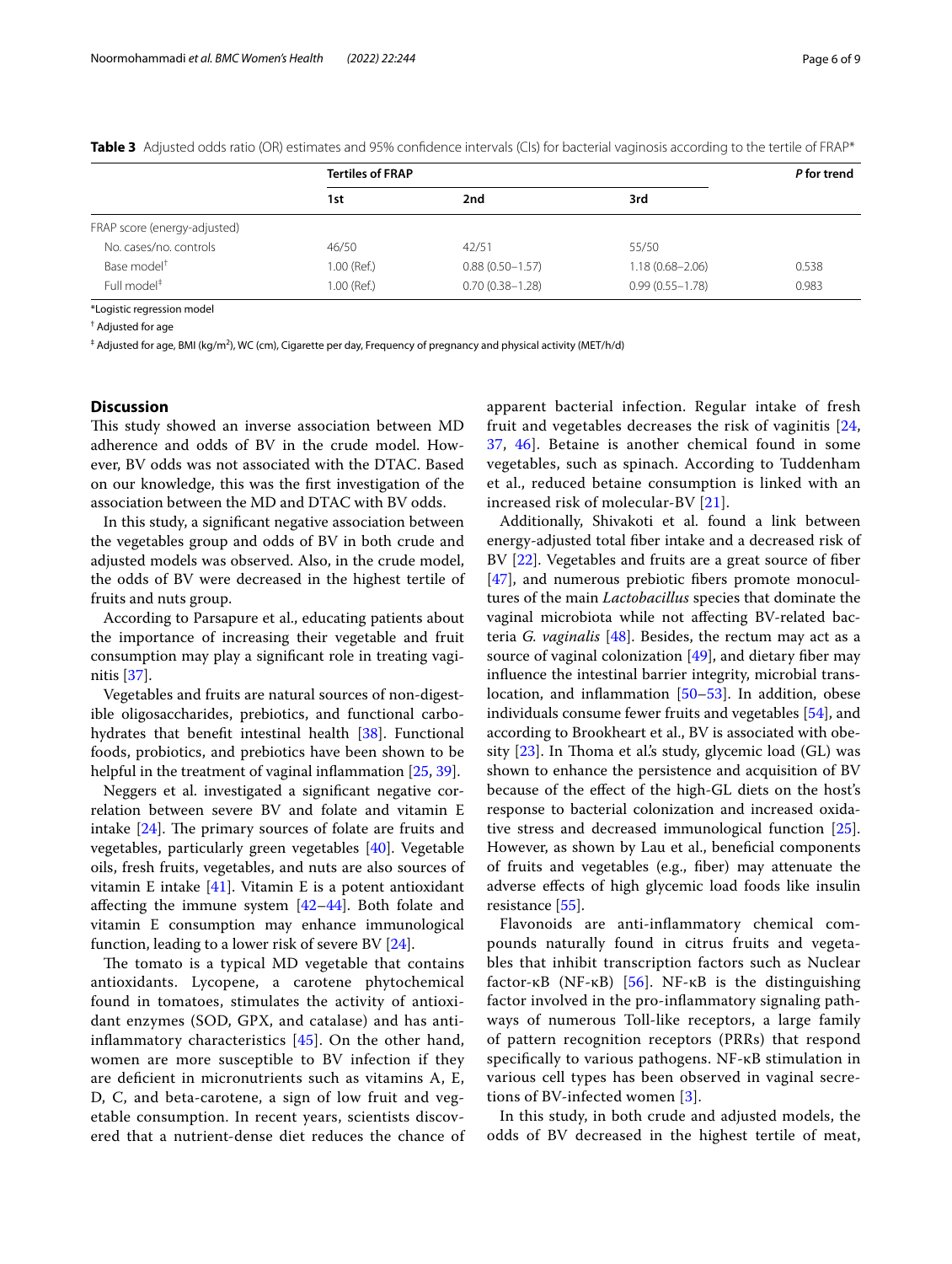legumes, and fsh groups. Verstraelen et al. have shown a strong and independent association between subclinical iron insufficiency and vaginosis-like microbiota during early pregnancy, presumably due to insufficient pre-conceptional iron supply [[57\]](#page-8-8). Iron deficiency may alter innate and adaptive immune system responses of the vaginal mucosa leading to infection disease susceptibility [[58,](#page-8-9) [59](#page-8-10)]. Animal meat is the richest and most bioavailable source of dietary heme iron [\[60](#page-8-11)]. Heme iron is estimated to make up 50%, 40%, and 20% of the iron in meat, poultry, and fish, respectively  $[61]$  $[61]$ . Legumes are also a great source of iron  $[62]$  $[62]$ . Inversely, intake of processed meats and fast foods is associated with higher BV odds, as has been observed in another study [\[20](#page-7-43)], maybe because of the high load of fat in these foods and the positive association between total fat consumption and increased risk of BV and severe BV [[24\]](#page-7-34).

#### **Strengths and limitations**

The present research has some strengths in many ways. Participants who reported their energy consumption incorrectly or excessively were removed. Patients with newly diagnosed BV were included. Selecting incident cases would bolster a causal interpretation and mitigate recall bias [[63,](#page-8-14) [64](#page-8-15)]. Both cases and controls had high participation rates. Numerous possible variables were available for adjustment in regression models. A single individual conducted a diagnostic test in the hospital laboratory to eliminate information bias in all groups. Additionally, the questions were completed by a professional dietitian who was blinded to the diagnostic fndings during the interview.

The present research, however, has considerable drawbacks. While researchers made every effort to avoid bias, selection bias, measurement bias, and recall bias may result in misleading results when using a case–control design. The present research did not examine the different bacteria that cause BV. The Nugent score, the gold standard for BV diagnosis [\[29](#page-7-44)], was not used. Alcohol and opium data were not gathered due to the Iranian cultural and religious prohibition.

To the best of our knowledge, the current study was the frst which investigated the association between MD, DTAC, and BV; however, further clinical trials and prospective studies are needed to confrm the results.

#### **Conclusion**

Taken together, these results indicate that following the Mediterranean dietary pattern, high in vegetables, fsh, and legumes, may be associated with reduced BV odds and is suggested for the woman at high risk of BV. However, DTAC seems to be unrelated to BV odds.

#### **Abbreviations**

NSV: Nonspecifc vaginitis; BV: Bacterial Vaginosis; ROS: Reactive oxidant species; SOD: Superoxide dismutase; CAT: Catalase; MDA: Malondialdehyde; MD: Mediterranean diet; DTAC: Dietary total antioxidant capacity; FFQ: Food frequency questionnaire; WC: Waist circumference; BMI: Body mass index; MUFA: Monounsaturated fatty acid; SFA: Saturated fatty acid; FRAP: Ferric-reducing antioxidant power.

#### **Acknowledgements**

The authors appreciate all participants. This study is related to project NO 99/25431 from the National Nutrition and Food Technology Research Institute, Shahid Beheshti University of Medical Sciences, Tehran, Iran. We also appreciate the National Nutrition and Food Technology Research Institute at Shahid Beheshti University of Medical Sciences for their fnancial support of this study.

#### **Author contributions**

GE and MN conceptualized and designed the study and wrote the manuscript; GE, MN, and BR analyzed data; MN, SNK, and GE collected data; GE, MN, and BR interpreted the data, provided professional comments; BR and SNK critically revised the manuscript for intellectual content and data accuracy, and all authors had responsibility for fnal content. All authors read and approved the fnal manuscript.

#### **Funding**

The study was supported by Grant No. 99/25431 from the National Nutrition and Food Technology Research Institute, Shahid Beheshti University of Medical Sciences, Tehran, Iran.

#### **Availability of data and materials**

The data that support the fndings of this study are available from the corresponding author, but restrictions apply to the availability of these data, which were used under license for the current study, and so are not publicly available. However, data are available from the authors upon reasonable request and with the corresponding author's permission.

#### **Declarations**

#### **Ethics approval and consent to participate**

All methods were carried out in accordance with relevant guidelines and regulations or Declaration of Helsinki. This study was approved by the National Nutrition and Food Technology Research Institute, Shahid Beheshti University of Medical Sciences, Tehran, Iran (the ethics committee code: IR.SBMU.NNFTRI. REC.1399.054). Before participating in the research, all individuals provided written informed permission.

#### **Consent for publication**

Not applicable.

#### **Competing interests**

There were no competing interests reported by any of the authors.

#### **Author details**

<sup>1</sup> Department of Nutrition, School of Public Health, Iran University of Medical Sciences, Tehran, Iran. <sup>2</sup> Student Research Committee, Faculty of Public Health Branch, Iran University of Medical Sciences, Tehran, Iran.<sup>3</sup> Department of Cellular and Molecular Nutrition, Faculty of Nutrition and Food Technology, National Nutrition and Food Technology Research Institute, Shahid Beheshti University of Medical Sciences, No 7, Hafezi St., Farahzadi Blvd., P.O. Box 19395-4741, Tehran 1981619573, Iran. <sup>4</sup> Department of Obstetrics and Gynecology, School of Medicine, Preventative Gynecology Research Center, Imam Hossein Hospital, Shahid Beheshti University of Medical Sciences, Tehran, Iran.<sup>5</sup> Department of Community Nutrition, Faculty of Nutrition and Food Technology, National Nutrition and Food Technology Research Institute, Shahid Beheshti University of Medical Sciences, Tehran, Iran.

Received: 3 March 2022 Accepted: 16 June 2022<br>Published online: 20 June 2022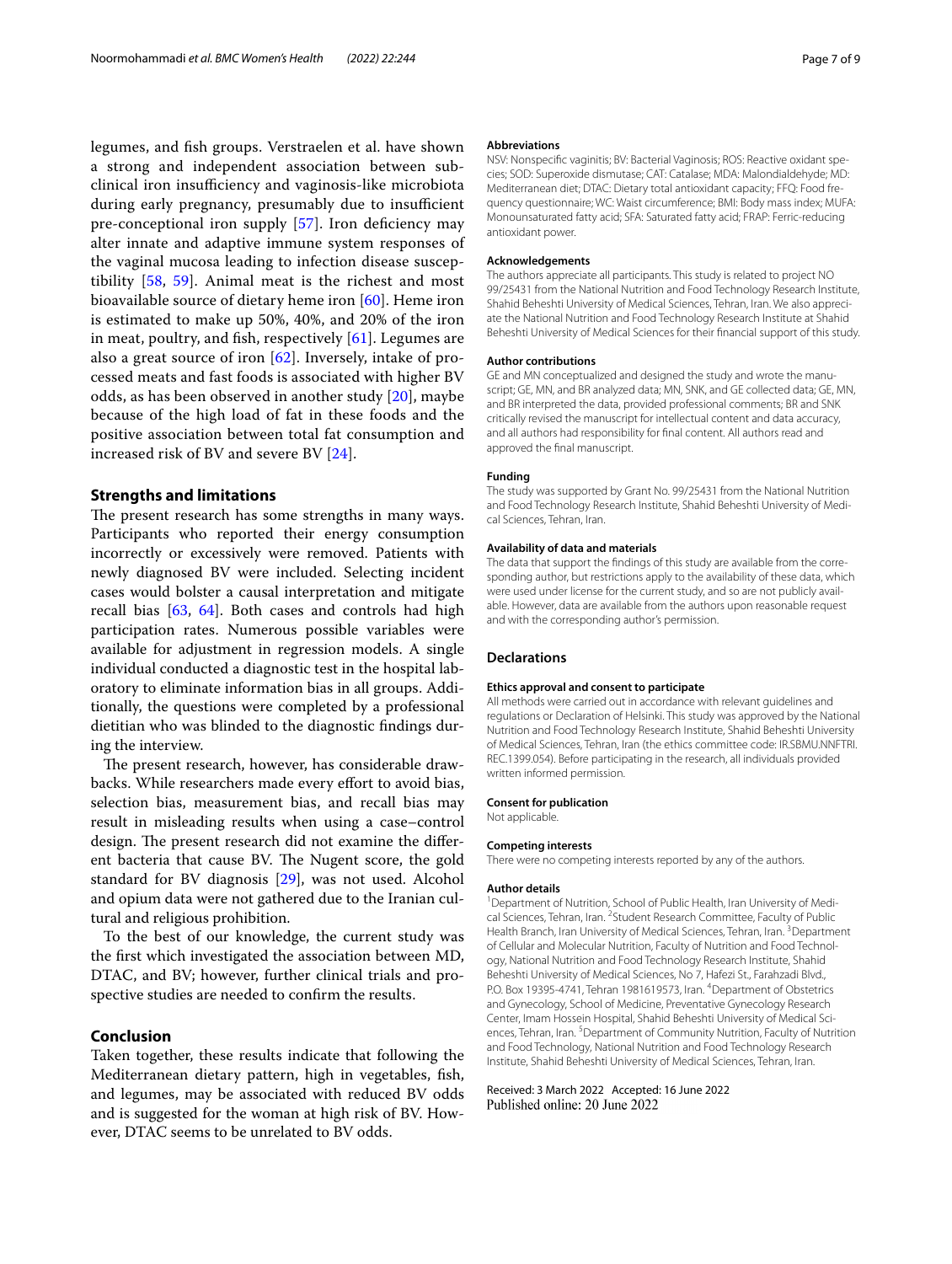#### **References**

- <span id="page-7-0"></span>1. Chen Z, Zhang Z, Zhang H, Xie B. Analysis of the oxidative stress status in nonspecifc vaginitis and its role in vaginal epithelial cells apoptosis. Biomed Res Int. 2015;2015: 795656.
- <span id="page-7-1"></span>2. Kairys N, Garg M. Bacterial vaginosis. StatPearls. Treasure Island (FL): StatPearls Publishing Copyright © 2020, StatPearls Publishing LLC.; 2020.
- <span id="page-7-2"></span>3. Kalia N, Singh J, Kaur M. Immunopathology of recurrent vulvovaginal infections: new aspects and research directions. Front Immunol. 2019;10:2034.
- <span id="page-7-3"></span>4. Castro J, Alves P, Sousa C, Cereija T, França Â, Jefferson KK, et al. Using an in-vitro bioflm model to assess the virulence potential of bacterial vaginosis or non-bacterial vaginosis Gardnerella vaginalis isolates. Sci Rep. 2015;5:11640.
- <span id="page-7-4"></span>5. Ma X, Deng J, Cui X, Chen Q, Wang W. Berberine exhibits antioxidative efects and reduces apoptosis of the vaginal epithelium in bacterial vaginosis. Exp Ther Med. 2019;18(3):2122–30.
- <span id="page-7-5"></span>6. Schieber M, Chandel NS. ROS function in redox signaling and oxidative stress. Curr Biol. 2014;24(10):R453–62.
- <span id="page-7-6"></span>7. Gupta S, Finelli R, Agarwal A, Henkel R. Total antioxidant capacity—relevance, methods and clinical implications. Andrologia. 2021;53(2): e13624.
- <span id="page-7-7"></span>8. Trichopoulou A, Martínez-González MA, Tong TY, Forouhi NG, Khandelwal S, Prabhakaran D, et al. Defnitions and potential health benefts of the Mediterranean diet: views from experts around the world. BMC Med. 2014;12(1):1–16.
- <span id="page-7-8"></span>9. Di Daniele N, Noce A, Vidiri MF, Moriconi E, Marrone G, Annicchiarico-Petruzzelli M, et al. Impact of Mediterranean diet on metabolic syndrome, cancer and longevity. Oncotarget. 2017;8(5):8947–79.
- <span id="page-7-9"></span>10. Widmer RJ, Flammer AJ, Lerman LO, Lerman A. The Mediterranean diet, its components, and cardiovascular disease. Am J Med. 2015;128(3):229–38.
- <span id="page-7-10"></span>11. Dai J, Jones DP, Goldberg J, Ziegler TR, Bostick RM, Wilson PW, et al. Association between adherence to the Mediterranean diet and oxidative stress. AJCN. 2008;88(5):1364–70.
- <span id="page-7-11"></span>12. Machowetz A, Poulsen HE, Gruendel S, Weimann A, Fitó M, Marrugat J, et al. Efect of olive oils on biomarkers of oxidative DNA stress in Northern and Southern Europeans. FASEB J. 2007;21(1):45–52.
- <span id="page-7-12"></span>13. Gorzynik-Debicka M, Przychodzen P, Cappello F, Kuban-Jankowska A, Marino Gammazza A, Knap N, et al. Potential health benefts of olive oil and plant polyphenols. Int J Mol Sci. 2018;19(3):686.
- <span id="page-7-13"></span>14. Aulisa G, Binda C, Padua E, Pratesi A, Bellia A, Bellia C, et al. If we eat soy, do we keep the benefcial efects of the Mediterranean diet? Nutr Food Sci. 2020. [https://doi.org/10.1108/NFS-10-2019-0322.](https://doi.org/10.1108/NFS-10-2019-0322)
- <span id="page-7-14"></span>15. Vonderheide AP, Wrobel K, Kannamkumarath SS, B'Hymer C, Montes-Bayón M, Ponce de León C, et al. Characterization of selenium species in brazil nuts by HPLC−ICP-MS and ES-MS. J Agric Food Chem. 2002;50(20):5722–8.
- <span id="page-7-15"></span>16. Kojo S. Vitamin C: basic metabolism and its function as an index of oxidative stress. Curr Med Chem. 2004;11(8):1041–64.
- <span id="page-7-16"></span>17. Pitsavos C, Panagiotakos DB, Tzima N, Chrysohoou C, Economou M, Zampelas A, et al. Adherence to the Mediterranean diet is associated with total antioxidant capacity in healthy adults: the ATTICA study. AJCN. 2005;82(3):694–9.
- <span id="page-7-17"></span>18. Henríquez-Sánchez P, Sánchez-Villegas A, Ruano-Rodríguez C, Gea A, Lamuela-Raventós RM, Estruch R, et al. Dietary total antioxidant capacity and mortality in the PREDIMED study. Eur J Nutr. 2016;55(1):227–36.
- <span id="page-7-18"></span>19. Noormohammadi M, Eslamian G, Kazemi SN, Rashidkhani B, Malek S. Association of dietary glycemic index, glycemic load, insulin index, and insulin load with bacterial vaginosis in Iranian women: a case–control study. Infect Dis Obstet Gynecol. 2022. [https://doi.org/10.1155/2022/](https://doi.org/10.1155/2022/1225544) [1225544](https://doi.org/10.1155/2022/1225544).
- <span id="page-7-43"></span>20. Noormohammadi M, Eslamian G, Kazemi SN, Rashidkhani B, Omidifar F. Association between consumption of ultra-processed foods and bacterial vaginosis: a case–control study. Iran J Obstet Gynecol Infertil. 2022;24(12):67–76.
- <span id="page-7-22"></span>21. Tuddenham S, Ghanem KG, Caulfeld LE, Rovner AJ, Robinson C, Shivakoti R, et al. Associations between dietary micronutrient intake and molecular-Bacterial Vaginosis. Reprod Health. 2019. [https://doi.org/10.](https://doi.org/10.1186/s12978-019-0814-6) [1186/s12978-019-0814-6](https://doi.org/10.1186/s12978-019-0814-6).
- <span id="page-7-41"></span>22. Shivakoti R, Tuddenham S, Caulfeld LE, Murphy C, Robinson C, Ravel J, et al. Dietary macronutrient intake and molecular-bacterial vaginosis: role of fber. Clin Nutr. 2020.<https://doi.org/10.1186/s12978-019-0814-6>.
- <span id="page-7-42"></span>23. Brookheart RT, Lewis WG, Peipert JF, Lewis AL, Allsworth JE. Association between obesity and bacterial vaginosis as assessed by Nugent score. Am J Obstet Gynecol. 2019;220(5):476.e1-e11.
- <span id="page-7-34"></span>24. Neggers YH, Nansel TR, Andrews WW, Schwebke JR, Yu KF, Goldenberg RL, et al. Dietary intake of selected nutrients afects bacterial vaginosis in women. J Nutr. 2007;137(9):2128–33.
- <span id="page-7-19"></span>25. Thoma ME, Klebanoff MA, Rovner AJ, Nansel TR, Neggers Y, Andrews WW, et al. Bacterial vaginosis is associated with variation in dietary indices. J Nutr. 2011;141(9):1698–704.
- <span id="page-7-20"></span>26. Azadbakht L, Mirmiran P, Hosseini F, Azizi F. Diet quality status of most Tehranian adults needs improvement. Asia Pac J Clin Nutr. 2005;14(2):163–8.
- <span id="page-7-21"></span>27. Fahim NK, Negida A, Fahim AK. Sample size calculation guide-part 3: how to calculate the sample size for an independent case–control study. Adv J Emerg Med. 2019;3(2):20.
- <span id="page-7-23"></span>28. Delaney ML, Onderdonk AB, Microbiology, Group PS. Nugent score related to vaginal culture in pregnant women. Obstet Gynecol. 2001;98(1):79–84.
- <span id="page-7-44"></span>29. Nugent RP, Krohn MA, Hillier SL. Reliability of diagnosing bacterial vaginosis is improved by a standardized method of gram stain interpretation. J Clin Microbiol. 1991;29(2):297–301.
- <span id="page-7-24"></span>30. Money D. The laboratory diagnosis of bacterial vaginosis. Can J Infect Dis Med Microbiol. 2005;16:77–9.
- <span id="page-7-25"></span>31. Mirmiran P, Esfahani FH, Mehrabi Y, Hedayati M, Azizi F. Reliability and relative validity of an FFQ for nutrients in the Tehran lipid and glucose study. Public Health Nutr. 2010;13(5):654–62.
- <span id="page-7-26"></span>32. Willett W. Nutritional epidemiology. 3rd ed. Oxford: Oxford University Press; 2013.
- <span id="page-7-27"></span>33. Esmaillzadeh A, Azadbakht L. Major dietary patterns in relation to general obesity and central adiposity among Iranian women. J Nutr. 2008;138(2):358–63.
- <span id="page-7-28"></span>34. Mirmiran P, Djazayery A, Hosseini esfahani F, Mehrabi Y, Azizi F. Change in food patterns of Tehrani adults and its association with changes in their body weight and body mass index in District 13 of Tehran: Tehran Lipid and Glucose Study. Iran J Nutr Sci Food Technol. 2008;2(4):67–80.
- <span id="page-7-29"></span>35. Sof F, Dinu M, Pagliai G, Marcucci R, Casini A. Validation of a literaturebased adherence score to Mediterranean diet: the MEDI-LITE score. Int J Food Sci Nutr. 2017;68(6):757–62.
- <span id="page-7-30"></span>36. Saura-Calixto F, Goñi I. Antioxidant capacity of the Spanish Mediterranean diet. Food Chem. 2006;94(3):442–7.
- <span id="page-7-31"></span>37. Parsapure R, Rahimiforushani A, Majlessi F, Montazeri A, Sadeghi R, Garmarudi G. Impact of health-promoting educational intervention on lifestyle (nutrition behaviors, physical activity and mental health) related to vaginal health among reproductive-aged women with vaginitis. Iran Red Crescent Med J. 2016. <https://doi.org/10.5812/ircmj.37698>.
- <span id="page-7-32"></span>38. Jovanovic-Malinovska R, Kuzmanova S, Winkelhausen E. Oligosaccharide profle in fruits and vegetables as sources of prebiotics and functional foods. Int J Food Prop. 2014;17(5):949–65.
- <span id="page-7-33"></span>39. Sobel JD. Vulvovaginal candidosis. Lancet. 2007;369(9577):1961–71.
- <span id="page-7-35"></span>40. Delchier N, Herbig AL, Rychlik M, Renard CM. Folates in fruits and vegetables: contents, processing, and stability. Compr Rev Food Sci Food Saf. 2016;15(3):506–28.
- <span id="page-7-36"></span>41. García-Closas R, Berenguer A, Tormo MJ, Sánchez MJ, Quiros JR, Navarro C, et al. Dietary sources of vitamin C, vitamin E and specifc carotenoids in Spain. Br J Nutr. 2004;91(6):1005–11.
- <span id="page-7-37"></span>42. Meydani SN, Leka LS, Fine BC, Dallal GE, Keusch GT, Singh MF, et al. Vitamin E and respiratory tract infections in elderly nursing home residents: a randomized controlled trial. JAMA. 2004;292(7):828–36.
- 43. Bunout D, Barrera G, Hirsch S, Gattas V, de la Maza MP, Haschke F, et al. Efects of a nutritional supplement on the immune response and cytokine production in free-living Chilean elderly. JPEN J Parenter Enteral Nutr. 2004;28(5):348–54.
- <span id="page-7-38"></span>44. Nathens AB, Neff MJ, Jurkovich GJ, Klotz P, Farver K, Ruzinski JT, et al. Randomized, prospective trial of antioxidant supplementation in critically ill surgical patients. Ann Surg. 2002;236(6):814.
- <span id="page-7-39"></span>45. Feng D, Ling W-H, Duan R-D. Lycopene suppresses LPS-induced NO and IL-6 production by inhibiting the activation of ERK, p38MAPK, and NF-κB in macrophages. Infamm Res. 2010;59(2):115–21.
- <span id="page-7-40"></span>46. Al-Ghazzewi F, Tester R. Biotherapeutic agents and vaginal health. J Appl Microbiol. 2016;121(1):18–27.